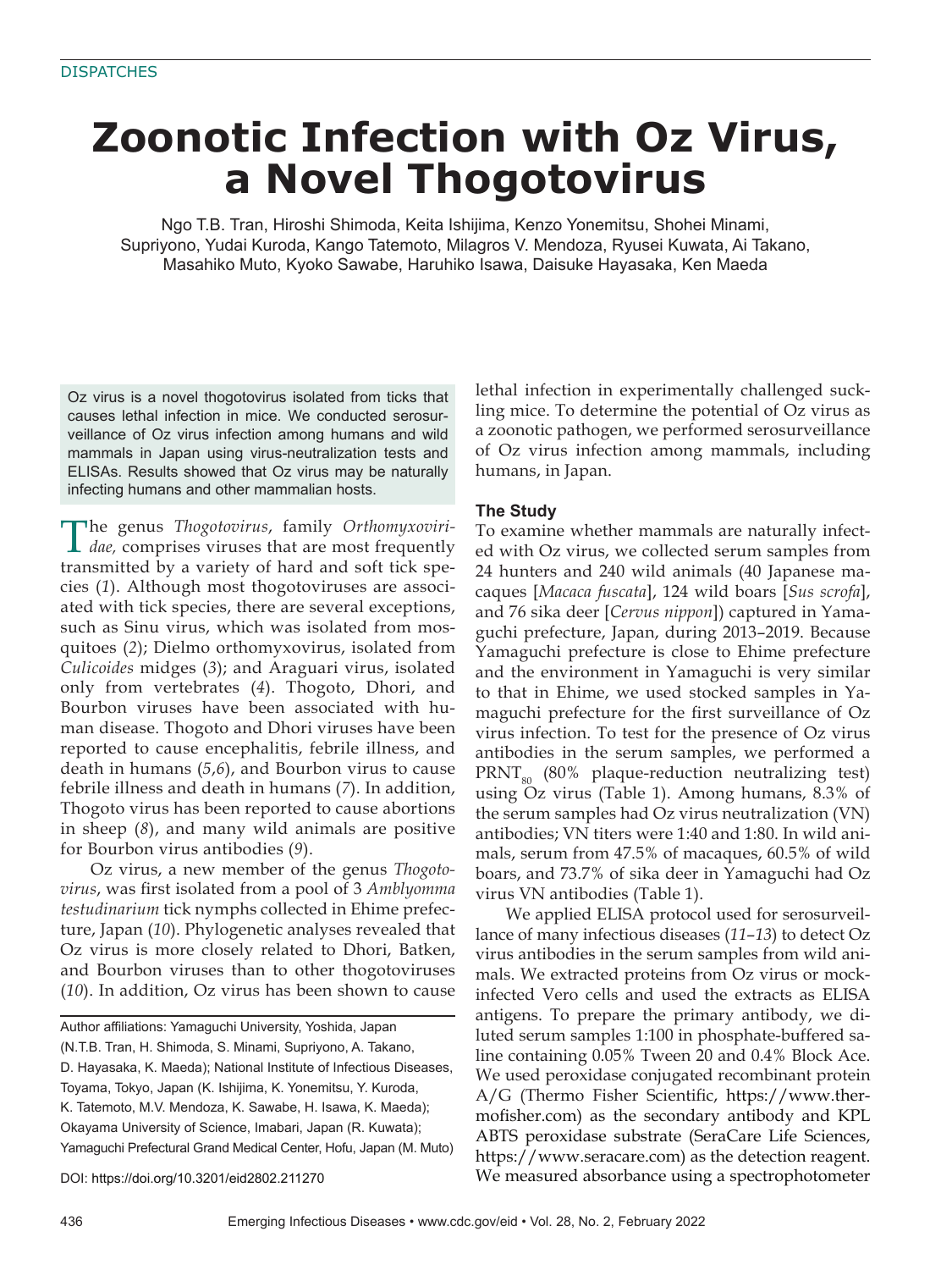|                |                        |           | Virus-neutralization titer |      |      |      |      |       |        |  |
|----------------|------------------------|-----------|----------------------------|------|------|------|------|-------|--------|--|
| <b>Species</b> | Genus and species      | Years     | <1∙10                      | 1:10 | 1:20 | 1:40 | 1:80 | 1:160 | >1:160 |  |
| Human          | Homo sapiens           | 2015      | 22                         |      |      |      |      |       |        |  |
| Macaque        | Macaca fuscata         | 2018-2019 | 21                         |      |      |      |      |       |        |  |
| Wild boar      | Sus scrofa leucomystax | 2013-2014 | 49                         |      |      | 10   | 15   | 20    | 16     |  |
| Sika deer      | Cervus nippon          | 2014-2015 | 20                         |      |      |      |      |       |        |  |

**Table 1.** Serosurveillance of Oz virus infection by virus-neutralization test among mammals in Yamaguchi prefecture, Japan

(Bio-Rad Laboratories, https://www.bio-rad.com) with a 405 nm filter and subtracted the value of the corresponding control mock-infected cells from all values.

To determine ELISA cutoff values, we tested serum samples from the 40 macaques, 124 wild boars, and 76 sika deer captured in Yamaguchi prefecture. We compared the optical density values of the ELISA to the results of the VN test by 2-graph receiver-operating characteristic (ROC) curve analysis as described elsewhere (*14*). In macaques, the correlation coefficient between the ELISA and VN test was 0.9163, and an ELISA cutoff value of 0.2245 produced 100% sensitivity and specificity. In wild boars, the correlation coefficient was 0.8807, with 88.0% sensitivity and 89.8% specificity at an ELISA cutoff value of 0.1965. In sika deer, the correlation coefficient was 0.7569, sensitivity 78.6%, and specificity 80.0% at an ELISA cutoff value of 0.3165 (Figure 1).

Next, we surveyed Oz virus infection among macaques, wild boars, and sika deer in many prefectures in Japan using the established ELISA (Table 2; Figure 2). Among 197 macaques captured during 2007–2019, seropositivity rates were 47.5% in Yamaguchi, 33.3% in Wakayama, and 6.3% in Mie prefectures. Among 879 wild boars captured during 2007–2014, seropositivity rates were 10.3% in Oita, 55.8% in Yamaguchi, 34.8% in Wakayama, 10.5% in Gifu, and 0% in both Toyama and Tochigi prefectures. Among 450 sika deer, seropositivity rates were 37.8% in Yamaguchi,

11.1% in Wakayama, 8.3% in Gifu, and 30% in Chiba prefectures.

First, we applied  $\text{PRNT}_{\text{so}}$  to detect Oz virus antibodies in humans and wild animals in Yamaguchi prefecture. The results showed that 60.5% of wild boars, a major host of *A. testudinarium*, and 73.7% of sika deer in Yamaguchi prefecture during 2013 and 2015 had Oz virus VN antibodies, indicating that the virus was infecting wild animals in the western part of Japan. Next, we examined wild macaques for Oz virus infection; 48% were infected, and the antibody titers were high. In addition, 2 persons who hunted wild boars and sika deer in Yamaguchi prefecture had Oz virus antibodies. These results indicate that humans and macaques are also exposed to Oz virus.

We compared results from an ELISA, established for this study, using an Oz virus–infected cell extract for the surveillance of Oz virus infection among many mammalians, with those from the VN test to determine correlation between the 2 tests. The correlation coefficient was 0.9163 for macaques, 0.8807 for wild boars, and 0.7569 for sika deer, suggesting that the ELISA is effective for serosurveillance of Oz virus infection in samples from many animal species. However, because its sensitivity and specificity differed among animal species and values were lower for sika deer, in particular, cutoff values should be determined for each animal species. In addition, VN testing should be performed to confirm the presence of Oz virus antibodies.



**Figure 1.** Dot plot comparison between VN test and ELISA against Oz virus in serum samples from wild animals in Yamguchi prefecture, Japan. A) Macaques (n = 40); B) wild boar (n = 124); C) sika deer (n = 76). The correlation coefficient between VN test and ELISA from macaques was 0.9163, from wild boars was 0.8807, and from sika deer was 0.7569. The optimal cutoff value of ELISA was calculated by 2-graph receiver-operating characteristic curve. The optimal cutoff values were set at 0.225 for macaques, 0.197 for wild boar, and 0.317 for sika deer serum samples and are indicated by dotted lines.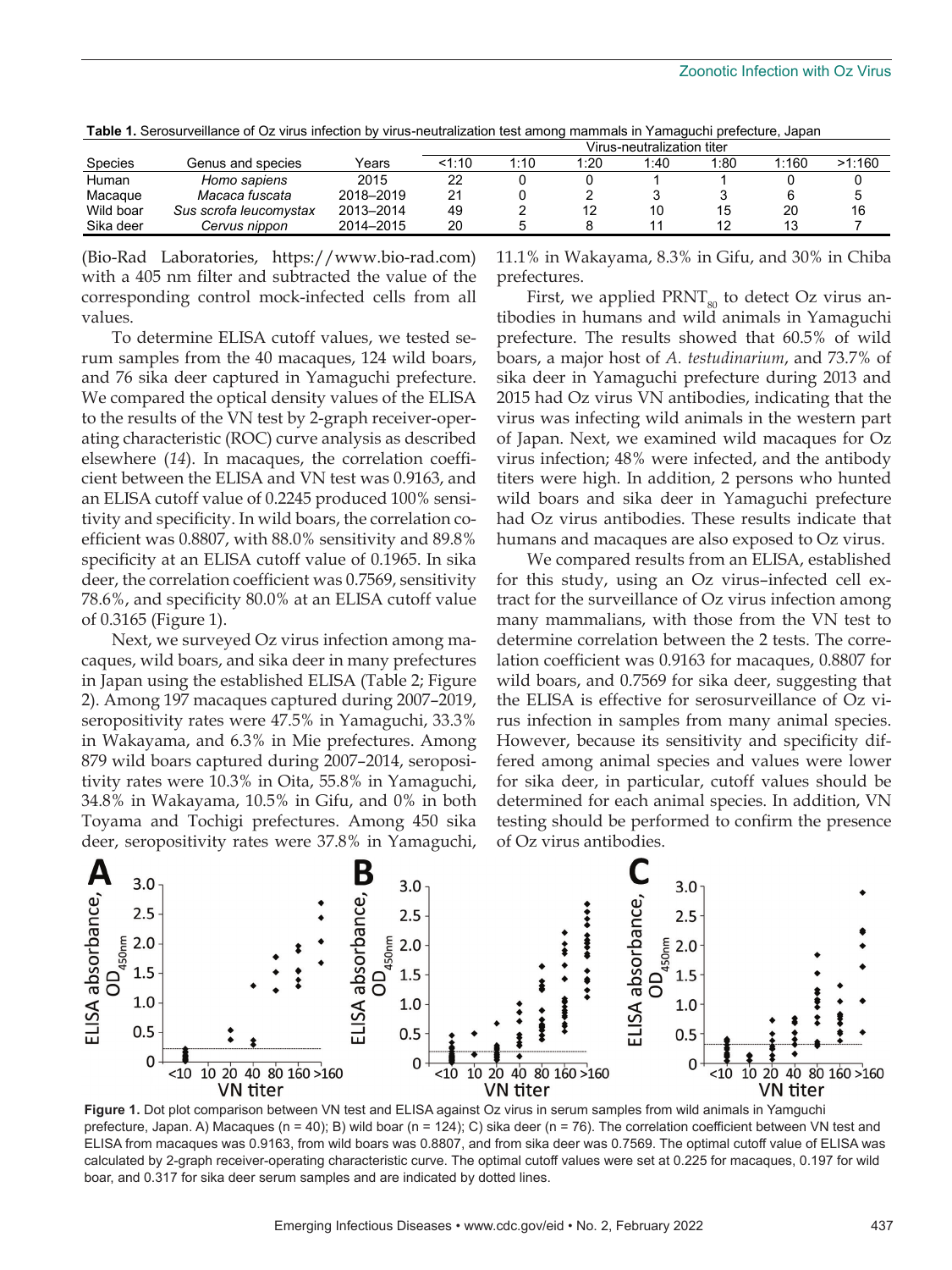## **DISPATCHES**

|           |            |           |        | No. serum samples | No. (%) positive |
|-----------|------------|-----------|--------|-------------------|------------------|
| Species   | Prefecture | Years     | Cutoff | examined          | serum samples    |
| Macaque   | Yamaguchi  | 2018-2019 | 0.225  | 40                | 19 (47.5)        |
|           | Wakayama   | 2012-2013 |        | 15                | 5(33.3)          |
|           | Mie        | 2007      |        | 142               | 9(6.3)           |
| Wild boar | Oita       | 2012      | 0.197  | 58                | 6(10.3)          |
|           | Yamaquchi  | 2010-2014 |        | 344               | 192 (55.8)       |
|           | Wakayama   | 2007-2013 |        | 89                | 31(34.8)         |
|           | Gifu       | 2014      |        | 19                | 2(10.5)          |
|           | Tovama     | 2014      |        | 20                |                  |
|           | Tochiai    | 2010-2012 |        | 349               |                  |
| Sika deer | Yamaguchi  | 2010-2015 | 0.317  | 407               | 154 (37.8)       |
|           | Wakayama   | 2010-2014 |        | 9                 | 1(11.1)          |
|           | Gifu       | 2014      |        | 24                | 2(8.3)           |
|           | Chiba      | 2014      |        | 10                | 3(30.0)          |

| <b>Table 2.</b> Serosurveillance of Oz virus infection by ELISA among wild animals, Japan |  |  |  |
|-------------------------------------------------------------------------------------------|--|--|--|
|                                                                                           |  |  |  |

Our nationwide surveillance of Oz virus infection in Japan indicated that many wild animals were positive for Oz virus antibodies. However, wild boars in Toyama and Tochigi prefectures did not have Oz virus antibodies, suggesting that the virus might not be distributed in the northern and eastern parts of Japan. *A. testudinarium* is the major tick species that infests humans in the southern and western parts of Japan (*15*), and because we found Oz virus mainly in those areas, it appears that the distribution of Oz virus–infected animals correlates with the habitat of the tick. In addition, because 2 hunters in Yamaguchi prefecture tested positive for Oz virus antibodies, further investigation is needed to determine whether Oz virus might be a zoonotic pathogen, especially because intracerebral inoculation of the virus in suckling mice causes lethal disease (*10*).



**Figure 2.** Collection sites of serum samples from macaques, wild boars, and sika deer for study of Oz virus seroprevalence in Japan. Gray shading indicates prefectures in which samples were collected; black shading indicates Ehime prefecture, where Oz virus was first isolated.